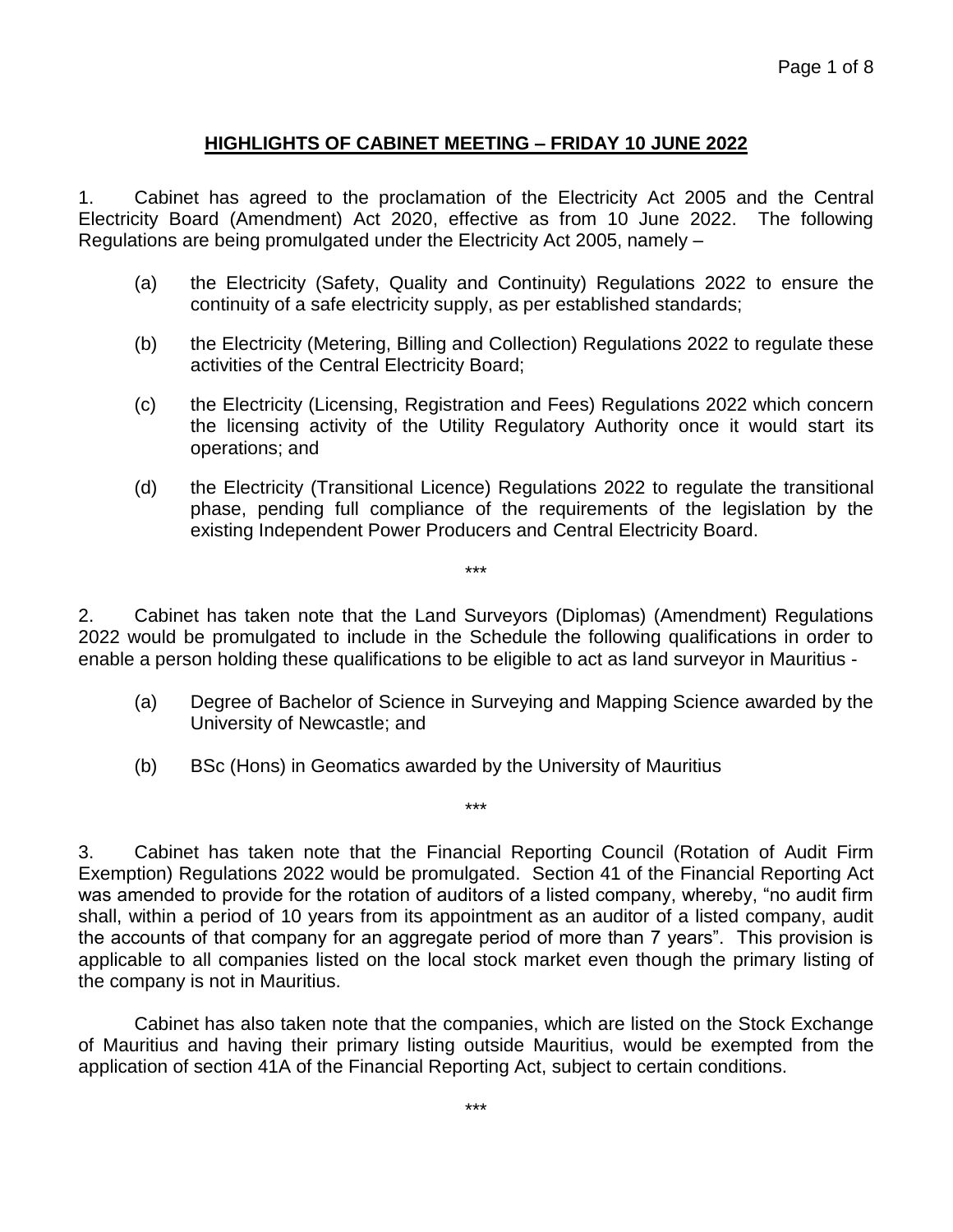4. Cabinet has taken note that the Medical Council (Medical Institutions) (Amendment) Regulations 2022 would be promulgated under the Medical Council Act to include the *Université de la Réunion* in the recognised list of institutions.

5. Cabinet has agreed to pilgrims proceeding on the Hadj 2022 pilgrimage being exempted from the payment of local airport taxes, namely the Terminal Expansion Fee and the Passenger Solidarity Fee in addition to the Passenger Service Charge and the Passenger Fee.

\*\*\*

Cabinet has also taken note that a Hadj Mission led by Mr A. Sairally, Chairperson of the Islamic Cultural Centre has been constituted. The objectives of the Hadj Mission are mainly to oversee, in close collaboration with Ambassador S. Soodhun, GCSK, Hadj operations in Saudi Arabia and ensure that Mauritian pilgrims perform the Hadj pilgrimage in the best possible conditions.

6. Cabinet has agreed, in principle, to the introduction of a Technology Education Stream at secondary level for students at Grades 10 and 11. The objectives behind the introduction of Technology Education are -

\*\*\*

- (a) to diversify the educational offerings at Grades 10 and 11;
- (b) to promote learner achievement; and
- (c) to provide a solid foundation for building up future higher-level skills.

Technology Education is necessary to ensure a strong base for programmes offered by the Polytechnics and the Institute of Technical Education and Technology. The Ministry of Education, Tertiary Education, Science and Technology was working on the details of the project and would come forward with a Strategy Paper on the proposed Technology Education Stream, incorporating a roadmap for its implementation.

7. Cabinet has agreed to Mauritius joining and signing the "Roadmap for Global Food Security-Call to Action" on the invitation of the United States of America. The Roadmap was issued following the conclusion of the "Global Food Security–Call to Action" Ministerial Meeting convened by the United States from 18 to 19 May 2022, at the United Nations Headquarters in New York.

\*\*\*

The Roadmap outlines the principal steps which UN Member States could take to respond to the food crisis. It calls for actions which include assisting key humanitarian organisations providing immediate life-saving humanitarian assistance, keeping food and agricultural markets open, boosting fertilizer production and strengthening long-term agricultural resilience.

\*\*\*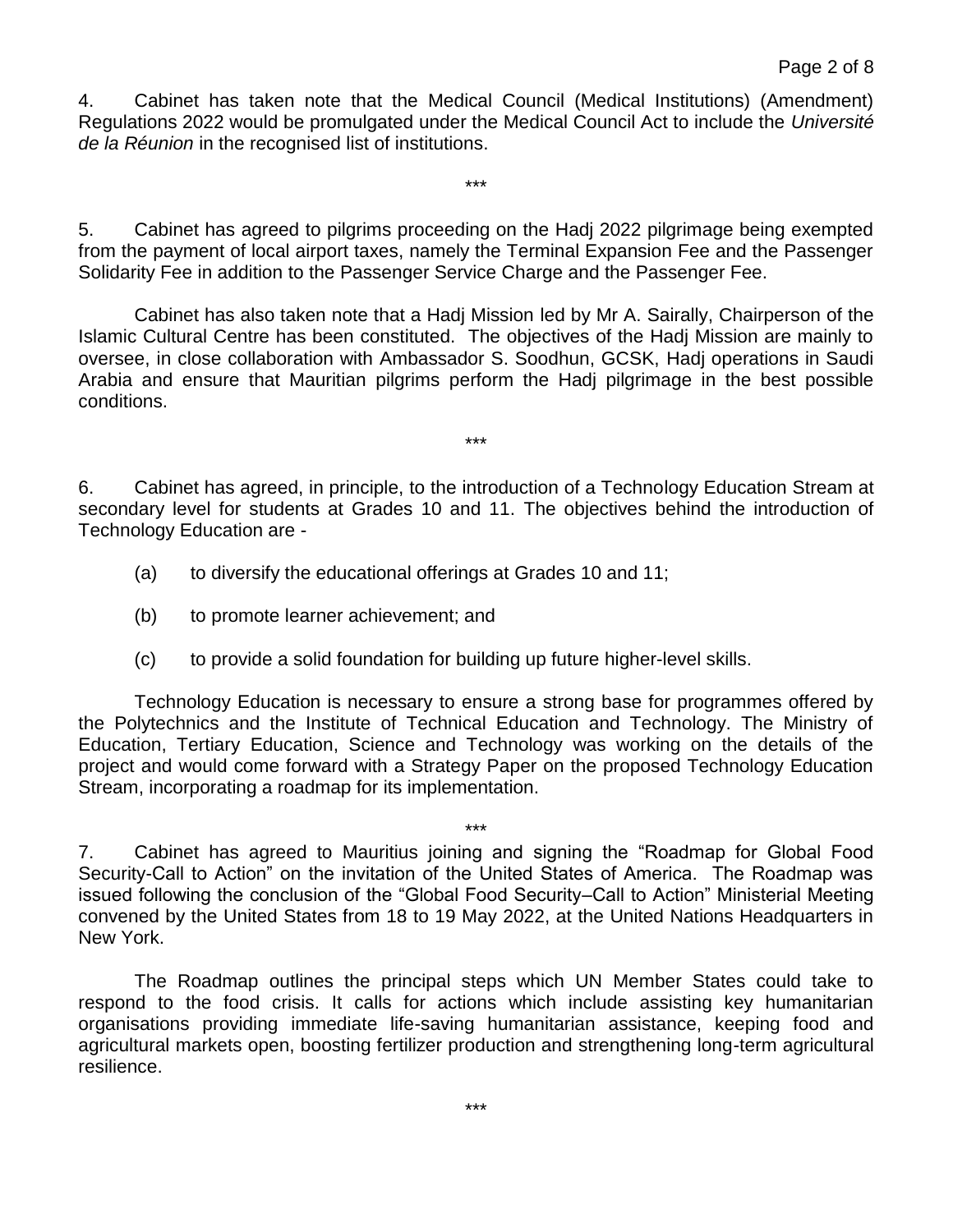8. Cabinet has agreed to the signing of a Memorandum of Understanding between the National Cooperative College and the Vaikunth Mehta National Institute of Cooperative Management of India. The general principles of collaboration and the areas of cooperation have been defined as follows –

- (a) short-term courses and long-term programmes where Officials from both organisations, might participate such as Certificate, Diploma, Masters, PhD;
- (b) collaboration in joint research of mutual benefit whereby the findings of such research would be disseminated to relevant co-operatives;
- (c) exchange of information, materials, publications, expertise and other related matters on subject of common interest;
- (d) officials would be provided with a basic knowledge of the principles and methods used in designing and implementing training programmes for cooperative leaders; and
- (e) attachment programmes, study visits and strategic alliances in the areas of training and any other area of knowledge-based activities.

9. Cabinet has taken note of the activities being organised by the Prime Minister's Office, in collaboration with other stakeholders, to commemorate the International Day Against Drug Abuse and Illicit Trafficking, observed on 26 June, namely -

\*\*\*

- (a) on 26 June 2022, the National Drug Secretariat, in collaboration with the Ministry of Youth Empowerment, Sports and Recreation and the Mauritius Sports Council, would organise sensitisation programme and activities against drug under the Line Up Live Up Programme together with land base and water base activities at Pointe Jérôme Outdoor Centre for around 200 youths aged 14 to 17 years from various regions;
- (b) on 27 June 2022, the National Drug Secretariat, in collaboration with the Ministry of Education, Tertiary Education, Science and Technology, would organise a series of activities related to the fight against drug abuse in all primary and secondary schools;
- (c) on 28 June 2022, the Forensic Science Laboratory, in collaboration with the University of Mauritius, the Anti-Drug and Smuggling Unit and the Mauritius Revenue Authority, would carry out activities to raise awareness on drug trafficking;
- (d) on 29 June 2022, a training workshop would be held with educational social workers of the Ministry of Education, Tertiary Education, Science and Technology and coaches of the Mauritius Sports Council who interact directly with vulnerable youths;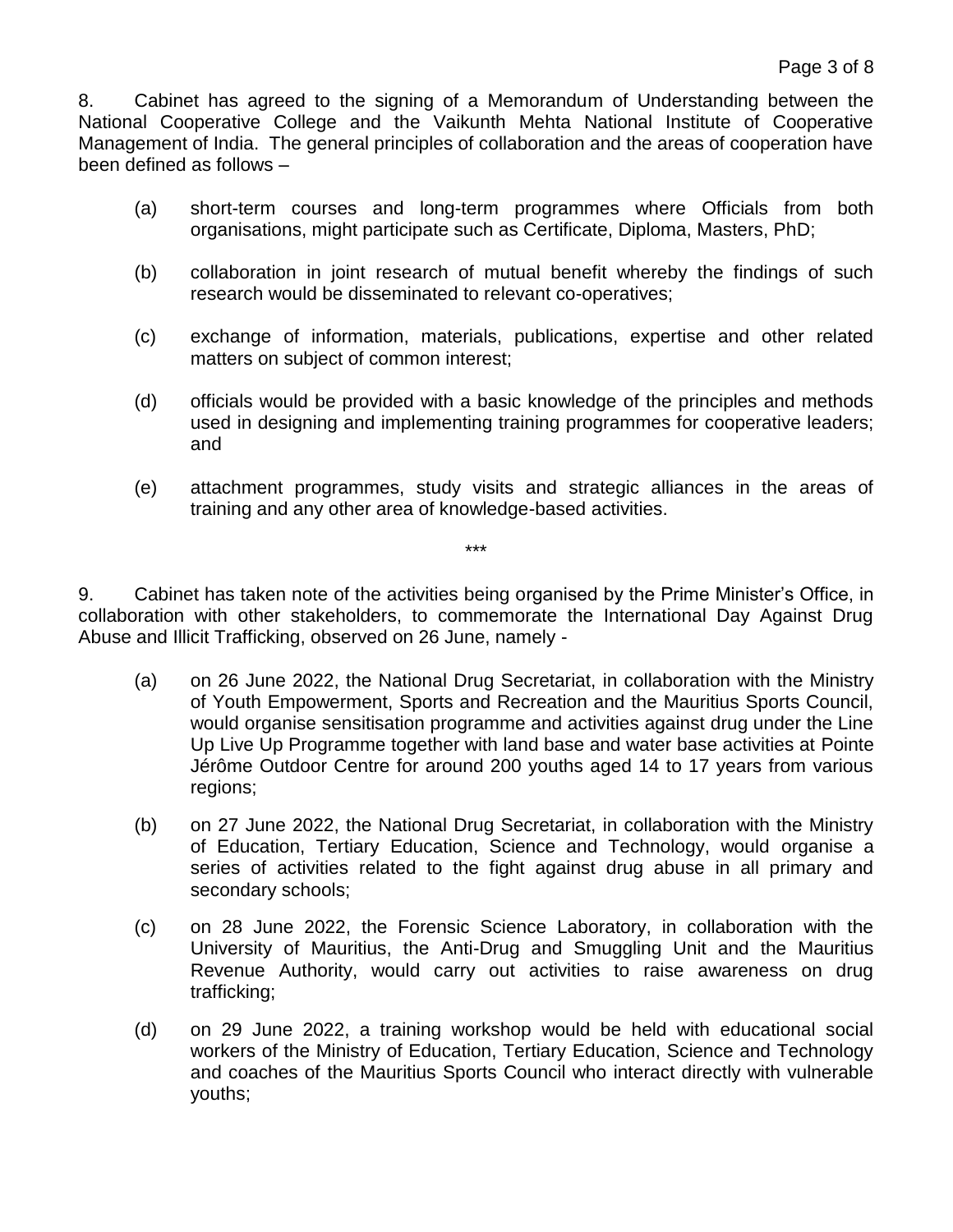(e) on 30 June 2022, the Prime Minister's Office, in collaboration with the Ministry of Education, Tertiary Education, Science and Technology, would commemorate the International Day Against Drug Abuse and Illicit Trafficking at the University of Technology, Mauritius.

The theme for this year is "Addressing drug challenges in health and humanitarian crises".

\*\*\*

10. Cabinet has taken note that the United Nations Office on Drugs and Crime (UNODC) would organise a four-week training on Port Security for Port Mathurin as from 18 to 29 July 2022 and from 02 August to 16 August 2022 for Port Louis, with a view to making the world safer from drugs, crime and terrorism.

The objectives of the training courses are to assist the ports in the following manners –

- (a) enhancing communications between different port agencies to fight crime in ports;
- (b) sharing of ideas and experiences on countering crime in ports;
- (c) helping port officials to organise, prepare and respond to emergencies;
- (d) improving port protection against waterborne terrorist attacks; and
- (e) ensuring crimes at ports get prosecuted.

The UNODC would also conduct an end of training debrief and inter-agency workshop for national level stakeholders on Port Security on 17 August 2022 in Port Louis.

\*\*\*

11. Cabinet has taken note of the establishment of Standard Operating Procedures (SOPs) and Tools for the Identification and Care of Victims of Trafficking in Persons (TIP) in Mauritius. A Consultant was appointed by the International Organisation for Migration (IOM) to develop the SOPs to improve the identification and the referral of victims of trafficking. The SOPs set out the steps to be followed for critical stages in the management of the cases of victims of trafficking.

The Consultant has also proposed Guidance Tools for the implementation of the SOPs. Upon the establishment of the SOPs, all relevant stakeholders would be trained on the different stages of their involvement in the case management of Trafficking in Persons through the IOM under the project.

12. Cabinet has taken note of the outcome of the  $8<sup>th</sup>$  round of the technical negotiations between the European Union and Eastern and Southern Africa States (ESA-5: Comoros, Madagascar, Mauritius, Seychelles and Zimbabwe) on the deepening of the Interim Economic Partnership Agreement (iEPA), held recently in hybrid virtual mode.

\*\*\*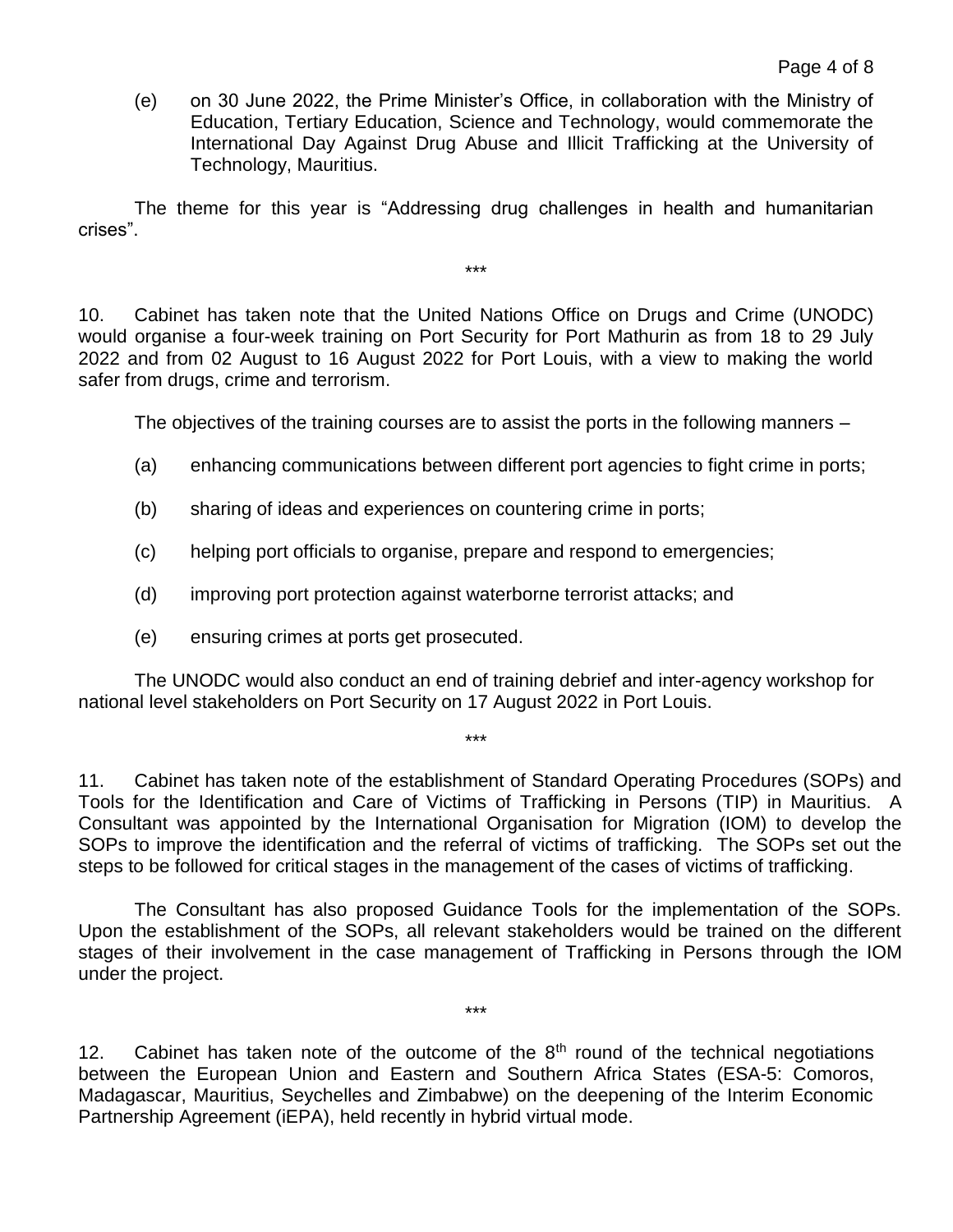Progress was made in several areas, namely Sanitary and Phyto-sanitary Measures (SPS); Customs and Trade Facilitation; Technical Barriers to Trade; Rules of Origin; Trade in Services, Investment Liberalisation and Digital Trade; Intellectual Property Rights; Dispute Settlement and Institutional Provisions; Transparency in Public Procurement, Competition, Agriculture; and Economic Development Cooperation.

The next round of technical negotiations has been scheduled for September 2022.

\*\*\*

13. Cabinet has taken note of the outcome of the National Conference on Circular Economy, organised by the Ministry of Environment, Solid Waste Management and Climate Change, in collaboration with the United Nations Environment Programme held recently. The programme comprised nine main sessions with 37 high-profile speakers at local, regional and international levels. They shared best practices, lessons learnt as well as avenues and opportunities to leverage circularity as a key approach to offering systemic solutions for a new economic model.

The Conference brought valuable insights on regional and international initiatives towards paving the way to bring circularity in economic sectors such as the European Union Circular Economy Action Plan and the Africa Circular Economy Alliance. The event also served as a networking platform for stakeholders to engage in discussions towards advancing circular economy initiatives at various levels and to bring a revolutionary transition to a more sustainable, low carbon, inclusive and circular economy.

14. Cabinet has taken note that a Mauritian delegation of 40 members, including 29 athletes and 11 officials are presently participating in the African Senior Athletics Championships in Mauritius. As at 09 June 2022, Mr Jérémie Lararaudeuse, Mauritian athlete, has won one silver medal in the 110m Hurdles.

\*\*\*

\*\*\*

15. Cabinet has taken note of the activities being organised by the Ministry of Health and Wellness during the month of June to mark World Blood Donor Day, celebrated on 14 June. The slogan for World Blood Donor Day 2022 is "Donating blood is an act of solidarity. Join the effort and save lives",

A workshop would be held on 15 June 2022 targeting blood donation campaign organisers, NGOs and technical staff, to develop appropriate strategies for encouraging the young generation to become blood donors so as to overcome the drop in blood donation brought about by ageing blood donors and also to develop a Roadmap in situations of pandemic or other crisis.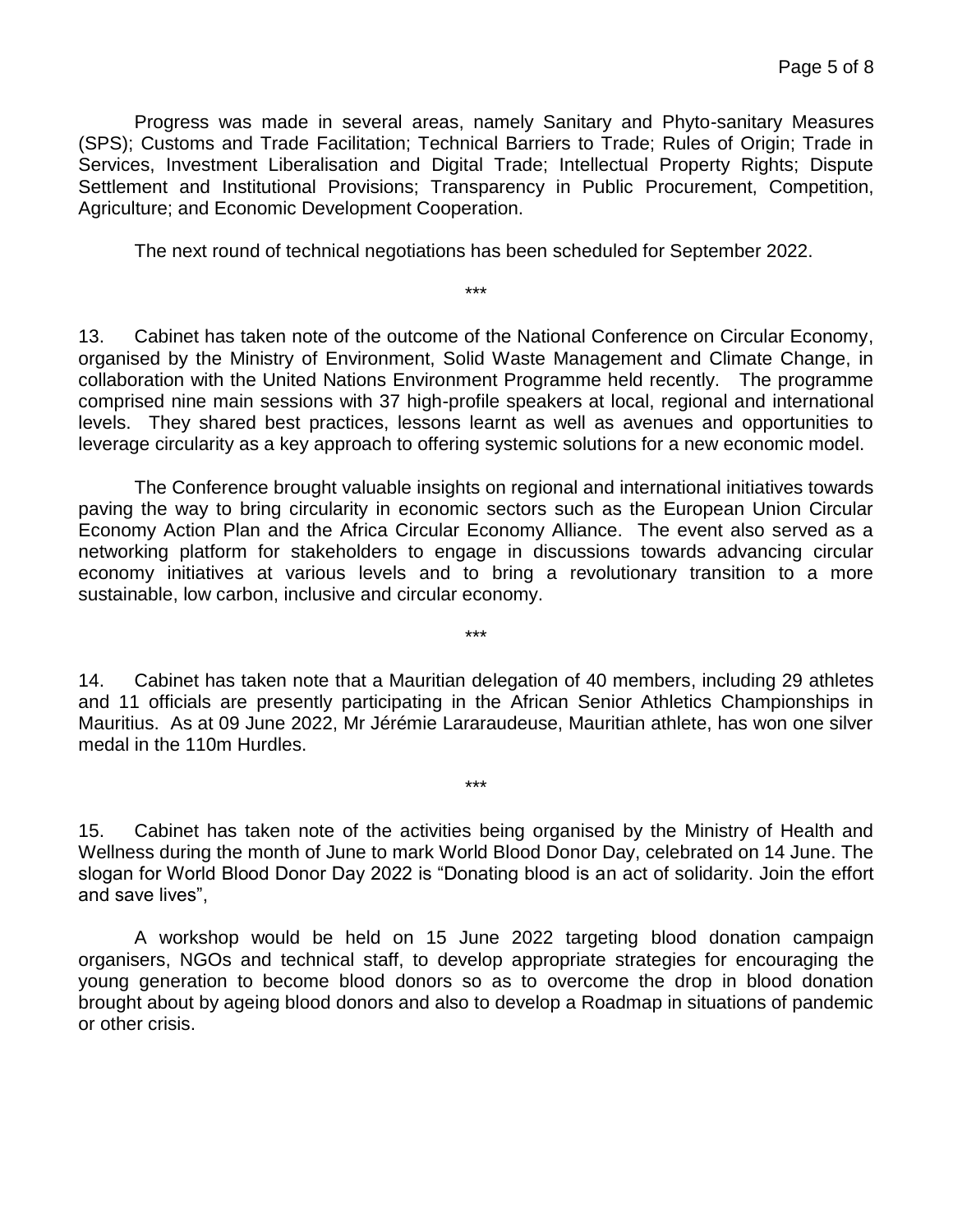The Blood Donors Association would organise, inter alia, the following activities –

- (a) sensitising the population at large on the need for blood donation. Awareness campaigns would be conducted on television and radios during the whole month of June;
- (b) conducting health check-ups, Drawing and Quiz Competitions for Youths and blood donation in the region of Flacq; and
- (c) organising "blood drives" (blood collection points) dedicated to dialysis patients at four different sites, namely Grand Baie, Cap Tamarin, Belle Rose and Plaisance.

16. Cabinet has taken note of the situation of the COVID-19 pandemic prevailing across the world. Some 538.3 million cases have been reported globally, of which 511.5 million persons have been successfully treated.

\*\*\*

With regard to Mauritius, as at 08 June 2022, there were 114 active cases of COVID-19, out of which nine were admitted at the New ENT Hospital. Over the period 02 to 08 June 2022, three deaths were attributed to COVID-19.

Cabinet has also taken note of progress in the COVID-19 Vaccination Programme, including the administration of the booster dose and paediatric dose in the Republic of Mauritius.

\*\*\*

17. Cabinet has taken note that the test results for the suspected cases of Monkeypox were received on 04 June 2022 and were all negative. Regulations have been made under the Quarantine Act to include Monkeypox as a notifiable disease.

Cabinet has also taken note that the Ministry of Health and Wellness had already ordered primers for PCR tests for Monkeypox.

\*\*\*

18. Cabinet has taken note that in the wake of the implementation of the Metro Express Project Phase 2C from Phoenix to Curepipe, major works would be carried out along Swami Sivananda Avenue from the Roundabout at Leclezio Street up to Malartic Street near the upcoming Curepipe Central Metro Station. The left lane on Swami Sivananda Street would be closed to traffic from its junction at the Leclezio Roundabout up to the exit of the Curepipe Central Metro Station as from 11 June 2022.

The following traffic scheme would be implemented –

(i) traffic coming from the Manhattan Roundabout, along the left lane of Swami Sivananda Avenue, would be allowed to left turn only onto Chasteauneuf Street at the junction with Leclezio Roundabout to proceed towards Curepipe Centre; and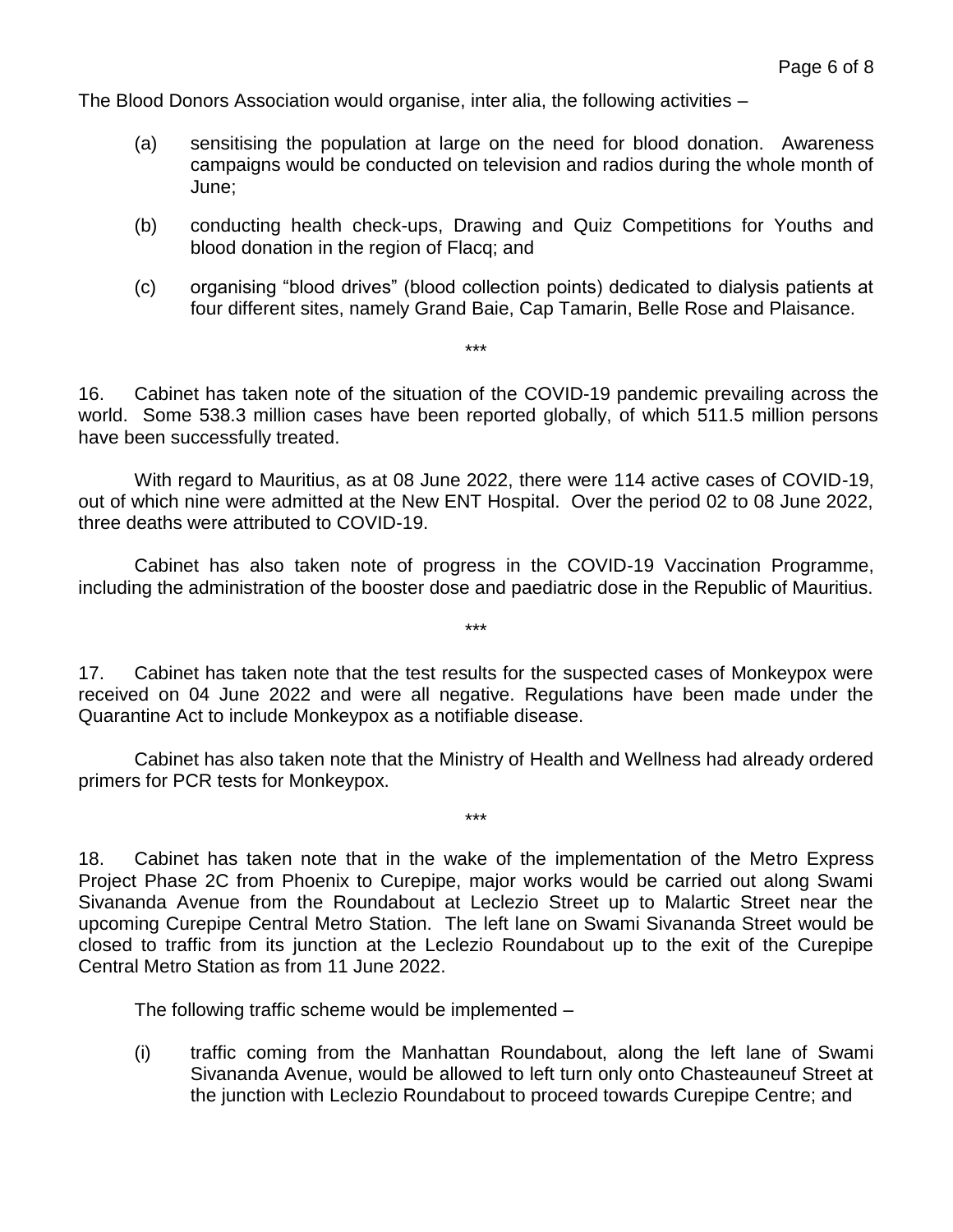(ii) only the traffic coming on the right lane of Swami Sivananda Avenue from Manhattan Roundabout would be allowed to proceed straight on Swami Sivananda Avenue at the junction with Leclezio Roundabout.

The necessary traffic signs would be set up to inform and guide road users.

19. Cabinet has taken note of the introduction of MAUSHIELD, a digital platform aiming at facilitating cyber threat information sharing in Mauritius, developed by the Computer Emergency Response Team Mauritius (CERT-MU).

\*\*\*

MAUSHIELD is an open source platform that would be a national system for sharing cyber threat intelligence in real-time and in a secured and confidential manner. The platform would help public and private sector organisations to improve their cyber defence capabilities and stay ahead of emerging trends and cyber threats. It would also allow various authorities/organisations to conduct cyber threat situational analysis in Mauritius. The system is expected to go live by end of June 2022.

\*\*\*

20. Cabinet has taken note of the outcome of the recent official visit of the Minister of National Infrastructure and Community Development to Rodrigues. The main purpose of the visit was to sign a Memorandum of Understanding with respect to a framework for collaboration and mutual cooperation between the Road Development Authority and the Commission for Public Infrastructure, Housing, Transport and Water Resources of the Rodrigues Regional Assembly and also to review progress of ongoing drain and road projects being implemented in Rodrigues.

The Minister paid a courtesy call on the Chief Commissioner of Rodrigues. Visits were carried out at various sites of road and drain projects being implemented by the National Development Unit and the Rodriguan authorities, namely at Anse Ally, Port Sud Est and Baie Malgache.

\*\*\*

21. Cabinet has taken note of the outcome of the recent official visit of the Attorney General, Minister of Agro-Industry and Food Security to Rodrigues. A meeting was held with the Commissioner of Agriculture, the Rodrigues Regional Assembly, the Agricultural Marketing Board, the Agricultural Research and Extension Services and the Mauritius Shipping Corporation Limited to discuss shipment of fruits and vegetables from Rodrigues to Mauritius.

The Official Ceremony for the Educational Achiever Award Scheme and the Farmers' Family Fun Day were organised by the Small Farmers Welfare Fund. The launching of the Public Relation Unit/Food Agricultural Research and Extension Institute/Small Farmers Welfare Fund Office at Citronelle was also held. The new office in Rodrigues would enable the effective extension of the welfare schemes and activities of the Small Farmers Welfare Fund to registered farmers.